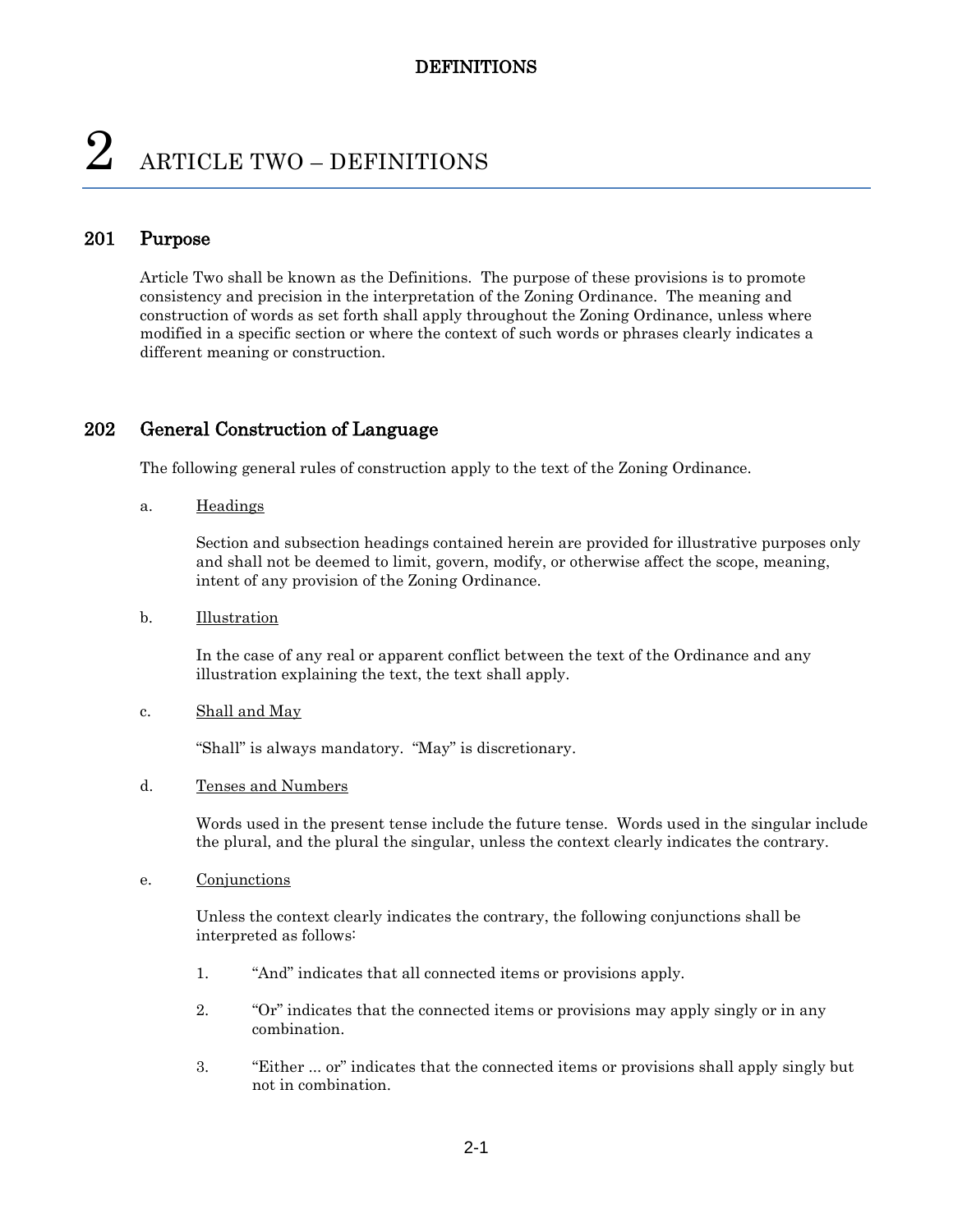#### f. Referenced Agencies

Unless otherwise indicated, all public officials, bodies, and agencies referred to in this Chapter are those of the City of Storm Lake.

#### 203 Definition of Terms

For the purposes of this Zoning Ordinance, certain terms and words are hereby defined. Certain sections contain definitions, which are additional to those listed here. Where terms are not specifically defined, their ordinarily accepted meaning or meanings implied by their context shall apply.

## 204 A

- 1. Abutting: Having lot lines or district boundaries in common, including property separated by a public street or alley. Used interchangeably with adjacent.
- 2. Accessory Structure: A structure, which is incidental to and customarily associated with a specific principal use or building on the same site.
- 3. Accessory Use: A use, which is incidental to and customarily associated with a specific principal use on the same site.
- 4. Addition: Any construction which increases the size of a building or structure in terms of site coverage, height, length, width, or gross floor area.
- 5. Agent of Owner: Any person showing written verification that he/she is acting for, and with the knowledge and consent of, a property owner.
- 6. Alley: A public right of way, which is used as a secondary means of access to abutting property.
- 7. Alteration: Any construction or physical change in the internal arrangement of spaces, the supporting members, the positioning on a site, or the appearance of a building or structure.
- 8. Apartment: A housing unit within a building designed for and suitable for occupancy by only one family. Apartments are generally located within multi-family residential buildings.
- 9. Attached: Having one or more walls in common with a principal building or connected to a principal building by an integral architectural element, such as a covered passageway; facade wall extension; or archway.

## 205 B

1. Base Zoning District: A district established by this Ordinance, which prescribes basic regulations governing land use and site development standards. No more than one Base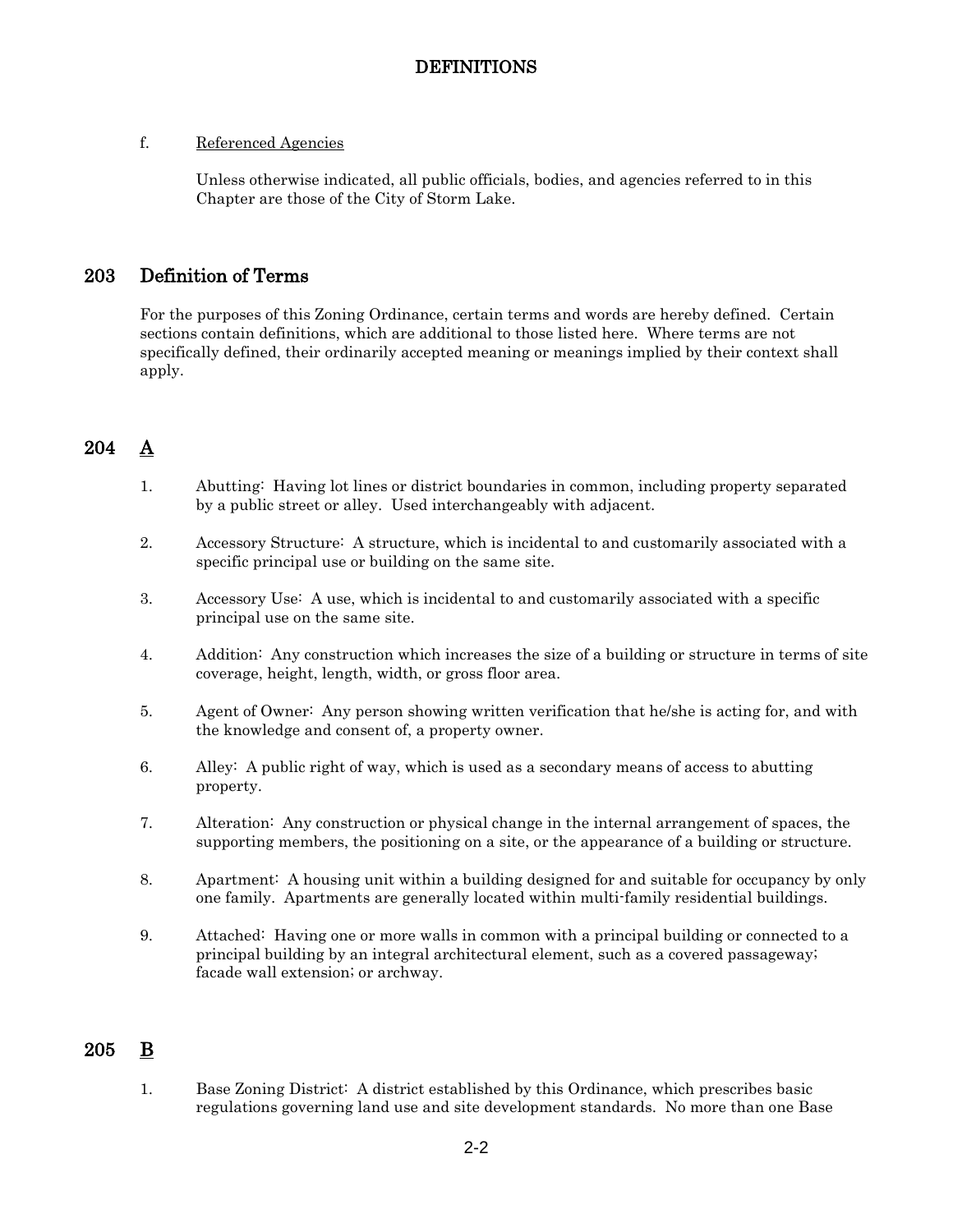Zoning District shall apply to any individually platted lot or parcel unless the lot or parcel is part of a Planned Unit Development.

- 2. Basement: A level of a building below street level that has at least one-half of its height below the surface of adjacent ground.
- 3. Beginning of Construction: The initial incorporation of labor and materials into the foundation of a building or structure.
- 4. Block: An area of land within a subdivision that is entirely bounded by streets and the exterior boundaries of the subdivision, or by a combination of the above with a watercourse or lake, and which has been designated as such on a plat for the purposes of legal description of a property.
- 5. Block Face: The property abutting one side of a street and lying between the two nearest intersection streets, or between the one nearest intersecting street and a major physical barrier, including, but not limited to, railroads, streams, lakes, or the corporate limits of Storm Lake.
- 6. Board of Adjustment: A body, established by the City, pursuant to [Chapter 414 of the Code](http://coolice.legis.iowa.gov/Cool-ICE/default.asp?category=billinfo&service=IowaCode&ga=83&input=414)  [of Iowa,](http://coolice.legis.iowa.gov/Cool-ICE/default.asp?category=billinfo&service=IowaCode&ga=83&input=414) expressly for the purpose of granting relief from situations of hardship, to hear appeals, and to provide for approval of variances and conditional uses as provided by this Ordinance.
- 7. Buffer yard: A landscaped area intended to separate and partially obstruct the view of two adjacent land uses or properties from one another.
- 8. Building: A structure entirely separated from any other structure by space or by walls and having a roof and built to provide shelter, support, or enclosure for persons or property.
- 9. Building Coverage: The area of a site covered by buildings or roofed areas, excluding allowed projecting eaves, balconies, and similar features.
- 10. Building Envelope: The three-dimensional space within which a structure is permitted to be built on a lot after all zoning and other applicable municipal requirements have been met.
- 11. Building Footprint: The outer boundary of a building established by the location of its exterior walls.
- 12. Building Official: The designee of the City Council, responsible for the enforcement of the Uniform Building Code.
- 13. Business: Activities that include the exchange or manufacture of goods or services on a site.
- 14. Business Center: A building containing more than one commercial business, or any group of non-residential buildings within a common development, characterized by shared parking and access.
- 15. Boarding House for Students: A boarding house for students is a residential facility providing housing for students who are enrolled in any public, private or parochial school, vocational schools, college or university together with any necessary support staff.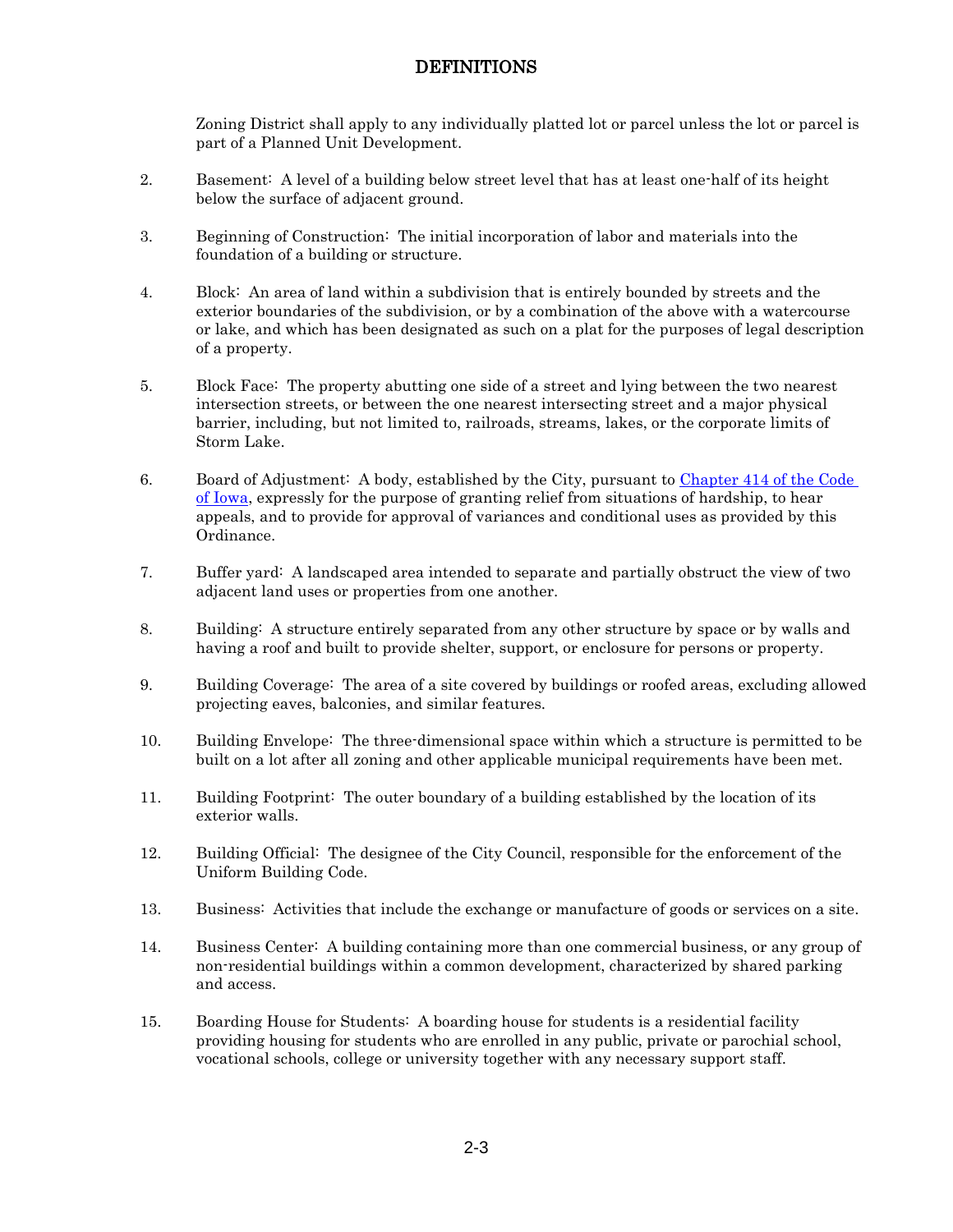## 206 C

- 1. Certificate of Occupancy: An official certificate issued by the Building Official or his/her designee, upon finding of conformance with the Uniform Building Code, and upon receipt of a Certificate of Zoning Compliance.
- 2. Certificate of Zoning Compliance: An official certificate issued by the Zoning Administrator or his/her designee, which indicates that the proposed use of building or land complies with the provisions of the Zoning Ordinance.
- 3. Change of Use: The replacement of an existing use by a new use.
- 4. Cluster: A development design technique that concentrates buildings in specific areas on a site to allow remaining land to be used for recreation, common open space, or the preservation of historically or environmentally sensitive features.
- 5. City: The City of Storm Lake, Iowa.
- 6. City Code: The official rules and regulations for the City of Storm Lake, Iowa.
- 7. City Council: The City Council of Storm Lake, Iowa.
- 8. Cluster Development: A development design technique that concentrates buildings in specific areas on a site to allow remaining land to be used for recreation, common open space, or the preservation of historically or environmentally sensitive features.
- 9. Co-Housing Community: A co-housing community is a type of intentional community composed of private homes supplemented by shared facilities. The community is planned, owned, and managed by the residents – who also share activities which may include cooking, dining, child care, gardening, and governance of the community. Common facilities may include a kitchen, dining room, laundry, child care facilities, offices, internet access, guest rooms, and recreational features.
- 10. Common Area: An area held, designed, and designated for common or cooperative use within a development.
- 11. Common Development: A development proposed and planned as one unified project not separated by a public street or alley.
- 12. Common Open Space: Land within or related to a development that is not individually owned or dedicated for public use, designed and generally intended for the common use of the residents of the development.
- 13. Compatibility: The degree to which two or more different land use types are able to exist together in close proximity, with no one use having significant negative effects on any other use.
- 14. Comprehensive Plan: The duly adopted Comprehensive Plan of the City of Storm Lake.
- 15. Conditional Use: A use that may be permitted in a zoning district subject to special conditions and with the approval of the Board of Adjustment. Conditional Uses are considered identical to Special Exception Uses as authorized by the Code of Iowa.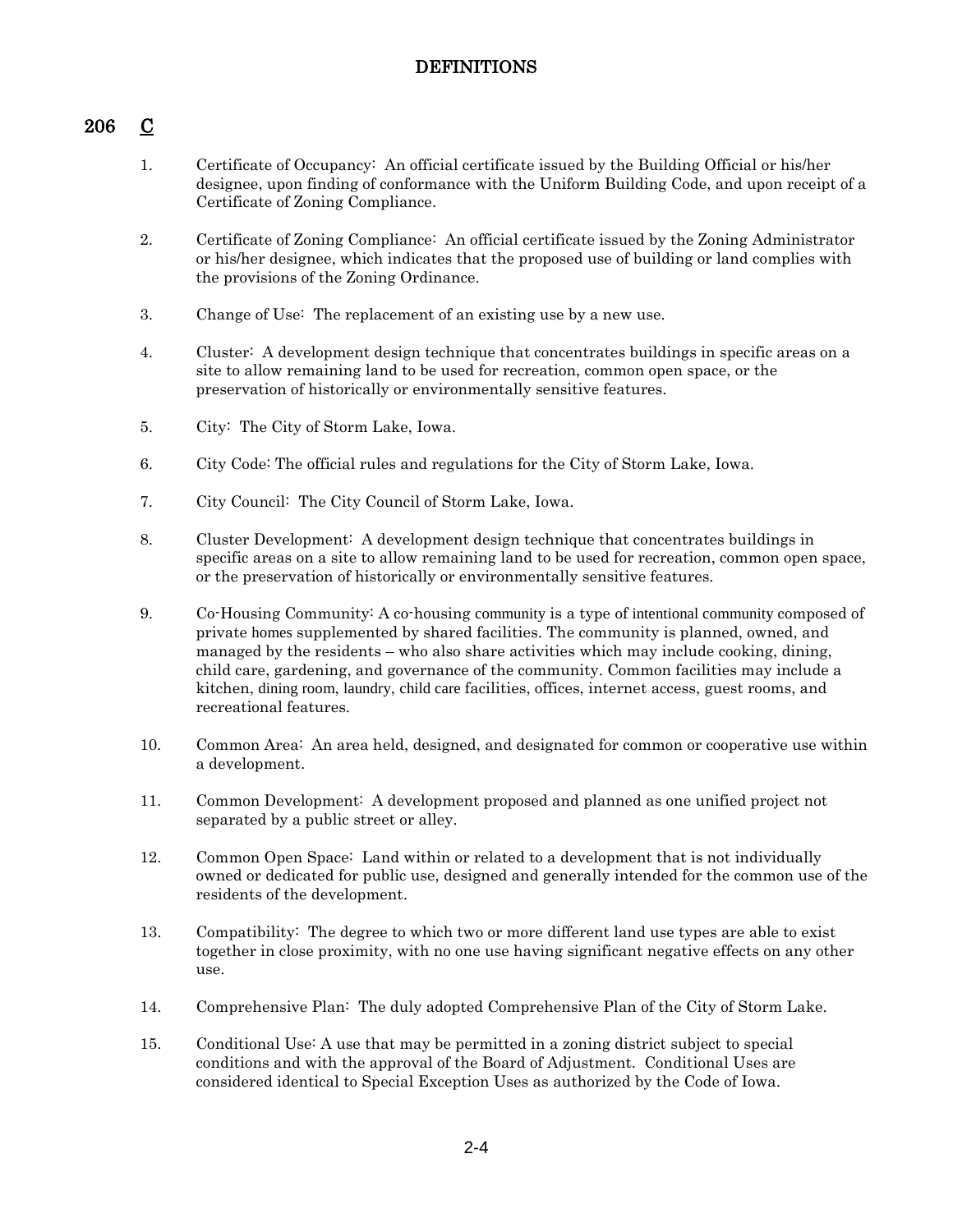- 16. Condominium: A real estate ownership arrangement that combines simple title to a specific unit and joint ownership in common elements shared with other unit owners. Types of units may include dwelling units, parking spaces, office spaces, or commercial spaces.
- 17. Conservation Subdivision: Wholly or in majority, a residential subdivision that permits a reduction in lot area, setback, or other site development regulations, provided 1) there is no increase in the overall density permitted for a conventional subdivision in a given zoning district, and 2) the remaining land area is used for common space.
- 18. County: Buena Vista County, Iowa.
- 19. Court: An approved private right-of-way, which provides access to residential properties, does not function as a local street because of its alignment, design, or location and is completely internal to a development.
- 20. Courtyard: An open, unoccupied space, bounded on two or more sides by the walls of the building.

## 207 D

- 1. Density: The amount of development per specific unit of a site.
	- (a) Density, Gross: The total number of dwelling units divided by the total project area, expressed as gross dwelling units per acre.
	- (b) Density, Net: The total number of dwelling units divided by the total developable land area of a project. Net density calculations exclude public or private street rights of way, dedicated public park or open space, wetlands or water bodies, and any utility easement that prohibits development.
- 2. Drive-in Services: Uses that involve the sale of products or provision of services to occupants in vehicles.
- 3. Deck: a structural platform with or without a roof structure that adjoins a house and is supported by a means other than the principal structure (i.e. footings.)
- 4. Detached: Fully separated from any other building or jointed to another building in such a manner as not to constitute an enclosed or covered connection.
- 5. Driveway: A permanently paved, surfaced area providing vehicular access between a street and an off-street parking or loading area.
- 6. Duplex: A structure containing two separate but connected dwelling units, each of which is designed to be occupied as a separate permanent residence for one family and each of which has direct access to the outside.
- 7. Dwelling Unit: One or more rooms, designed, occupied or intended for occupancy as a separate living quarter, with cooking, sleeping, and sanitary facilities provided within the dwelling unit for the exclusive use of a single family maintaining a household.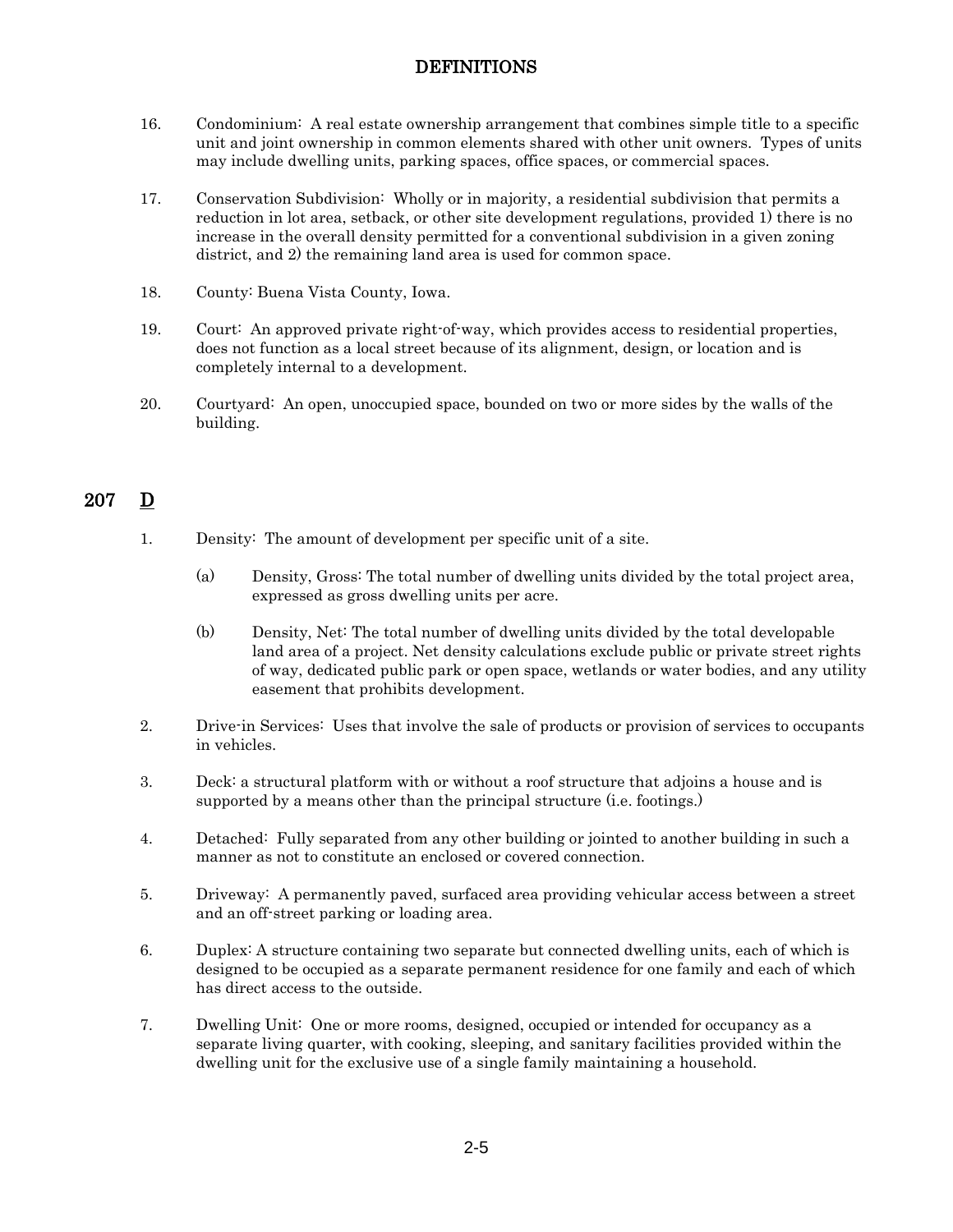#### 208 E

- 1. Easement: A privilege or right of use granted on, above, under, or across a particular tract of land for a specific purpose by one owner to another owner, public or private agency, or utility.
- 2. Enclosed: A roofed or covered space fully surrounded by walls.

#### 209 F

- 1. Family: Two or more persons (one of whom is the householder) related by birth, marriage, or adoption, living together and sharing common living, sleeping, cooking, and eating facilities within an individual housing unit.
- 2. Federal: Pertaining to the Government of the United States of America.
- 3. Frontage: The length of a property line of any one premise abutting and parallel to a public street, private way, or court.

## 210 G

- 1. Grade: The horizontal elevation of the finished surface of ground, paving, or sidewalk adjacent to any building line.
	- (a) For buildings having walls facing one street only, the grade shall be the elevation of the sidewalk at the center of the wall facing the street.
	- (b) For buildings having walls facing more than one street, the grade shall be the average elevation of the grades of all walls facing each street.
	- (c) For buildings having no walls facing a street, the grade shall be the average level of the finished surface of the ground adjacent to the exterior walls of the building.
- 2. Gross Floor Area: The total enclosed area of all floors of a building, measured to the inside surfaces of the exterior walls. This definition excludes the areas of basements, elevator shafts, airspaces above atriums, and enclosed off-street parking and loading areas serving a principal use.

## $211$  H

1. Height: The vertical distance from the established grade to the highest point of the coping of a flat roof, the deck line of a mansard roof, or to the ridge for gable, hip, shed, or gambrel roofs. For other cases, height shall be measured as the vertical distance from the established grade to the highest point of a structure as herein defined. Where a building or structure is located on a slope, height shall be measured from the average grade level adjacent to the building or structure.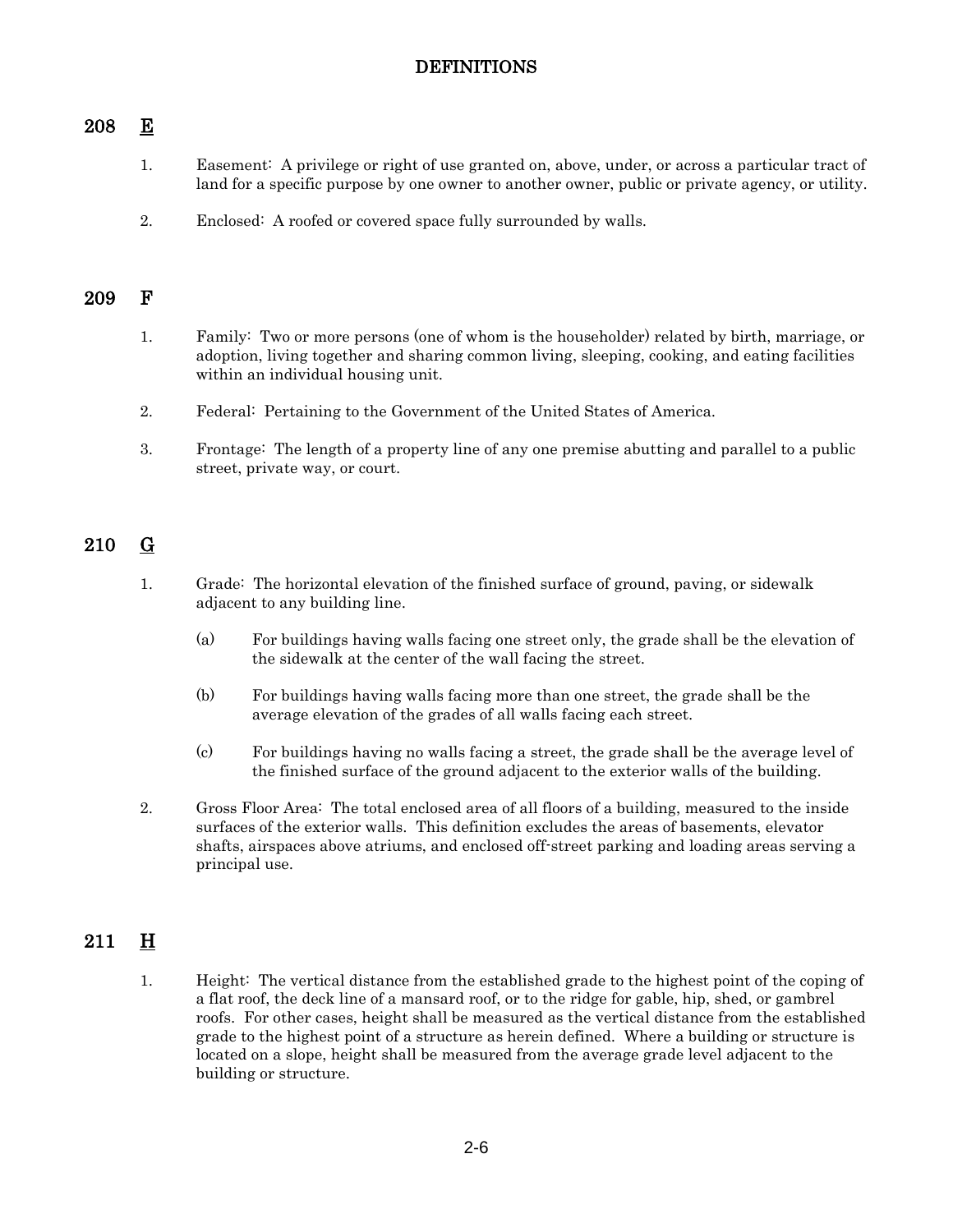- 2. Home Based Business/Home Occupation: An accessory occupational use conducted entirely within a dwelling unit by its inhabitants, which is clearly incidental to the residential use of the dwelling unit or residential structure and does not change the residential character of its site.
- 3. Housing Unit or Dwelling Unit: A building or portion of a building arranged for and intended for occupancy as an independent living facility for one family, including permanent provisions for cooking.

## 212 I

1. Impervious Coverage: The total horizontal area of all buildings, roofed or covered spaces, paved surface areas, walkways and driveways, and any other site improvements that decrease the ability of the surface of the site to absorb water, expressed as a percent of site area. The surface water area of pools is excluded from this definition.

## 213 J

214 K

# 215 L

- 1. Landscaped Area: The area within the boundaries of a given lot, site or common development consisting primarily of plant material, including but not limited to grass, sod, trees, shrubs, vines, ground cover, and other organic plant materials; or grass paver masonry units installed such that the appearance of the area is primarily landscaped.
	- (a) Perimeter Landscaped Area: Any required landscaped area that adjoins the exterior boundary of a lot, site or common development.
	- (b) Interior Landscaped Area: Any landscaped area within a site exclusive of required perimeter landscaping.
- 2. Loading Area: An off-street area used for the loading or unloading of goods from a vehicle in connection with the use of the site on which such area is located.
- 3. Lot: A parcel of property with a separate and distinct number or other identifying designation which has been created, assigned and recorded in the Office of the Buena Vista County Register of Deeds, as provided for by appropriate sections of the Code of Iowa.
	- (a) Corner Lot: A lot located at the junction of at least two streets, private ways or courts or at least two segments of a curved street, private way or court, at which the angle of intersection is no greater than 135 degrees.
	- (b) Double Frontage Lot: A lot, other than a corner lot, having frontage on two streets, private ways or courts. (Also known as a Through Lot)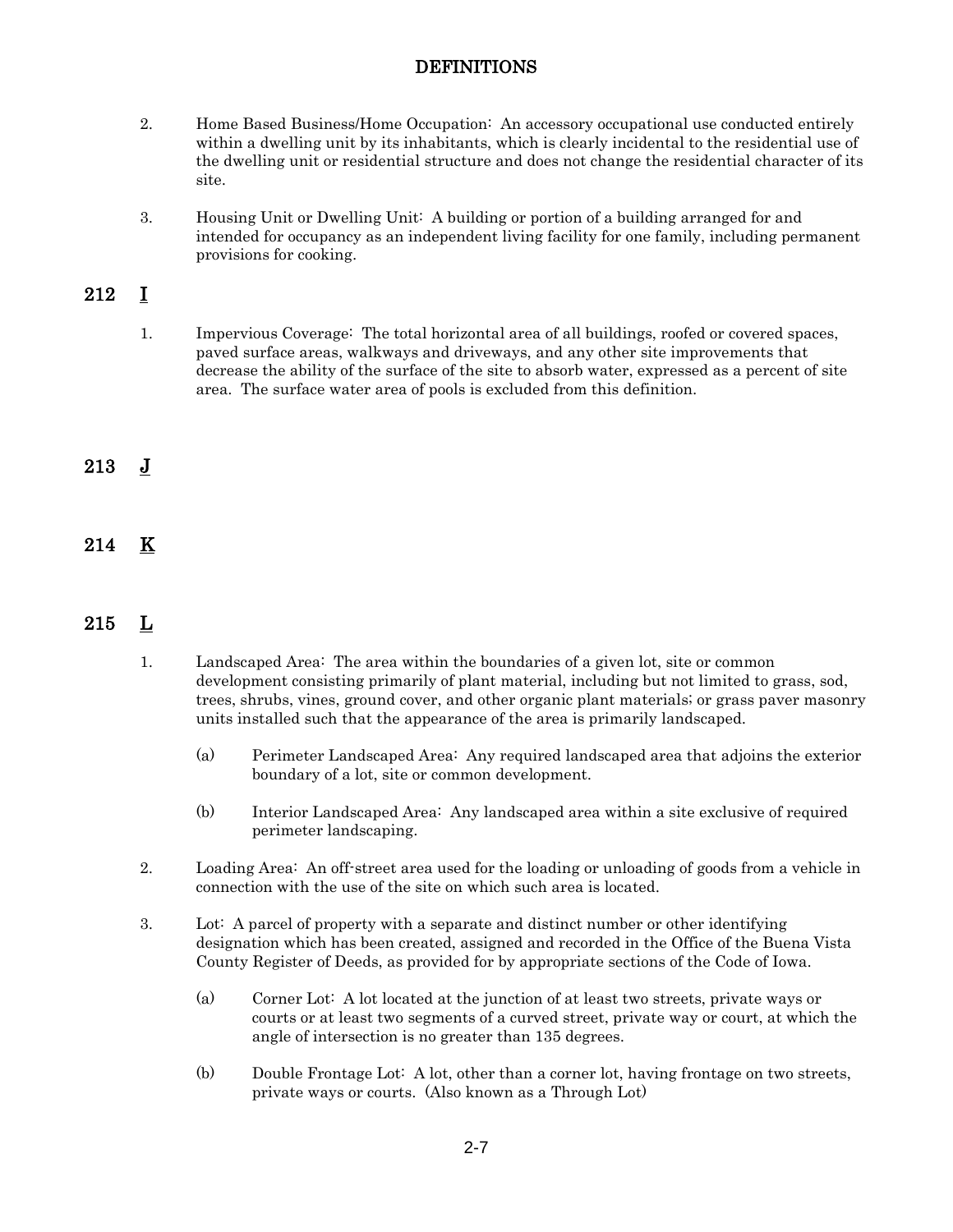- (c) Interior Lot: A lot other than a corner lot.
- (d) Common Development Lot: When two or more contiguous lots are developed as part of a Planned Unit Development, these lots may be considered a single lot for purposes of this ordinance.
- 4. Lot Area: The total horizontal area within the lot lines of a lot (as expressed in square feet or acres).
- 5. Lot Depth: The mean horizontal distance measured between the front and rear lot lines.
- 6. Lot Line: A property boundary line(s) of record that divides one lot from another lot or a lot from the public or private street right-of-way or easement.
	- (a) Front Lot Line: The lot lines separating a lot and a public or private street right-ofway or easement.
		- 1) For an interior lot, the lot line separating the lot from the right-of-way or easement.
		- 2) For a corner lot, the shorter lot line abutting a public or private street or easement. In instances of equal line dimension, the Zoning Administrator shall determine the front lot line, or as may be noted on the final plat.
		- 3) For a double frontage lot, the lot lines separating the lot from the right-ofway or easement of the more minor street. In cases where each street has the same classification, the front lot line shall be determined by the Zoning Administrator at the time of application for the original building permit for the lot, or as may be noted on the final plat.
	- (b) Rear Lot Line: The lot line, which is opposite and most distant, from the front line.
	- (c) Side Lot Line: Any lot line that is neither a front or rear lot line. A side lot line separating a lot from a street, private way or court is a street side lot line. A side lot line separating a lot from another lot or lots is an interior side lot line.
- 7. Lot Width: The horizontal distance measured between the side lot lines of a lot, at right angles to its depth along a straight line parallel to the front lot line at the minimum required setback line.

## 216 M

1. Manufactured Home Dwelling: Prefabricated houses that are constructed in parts off site or in a factory and then assembled at the building site in modular sections. Manufactured housing is not constructed or equipped with a permanent hitch or other device allowing it to be moved other than to a permanent site; does not have permanently attached to its body or frame any wheels or axles; bears a label certifying that it was built in compliance with the National Manufactured Home Construction and Safety Standards promulgated by the US Department of Housing and Urban Development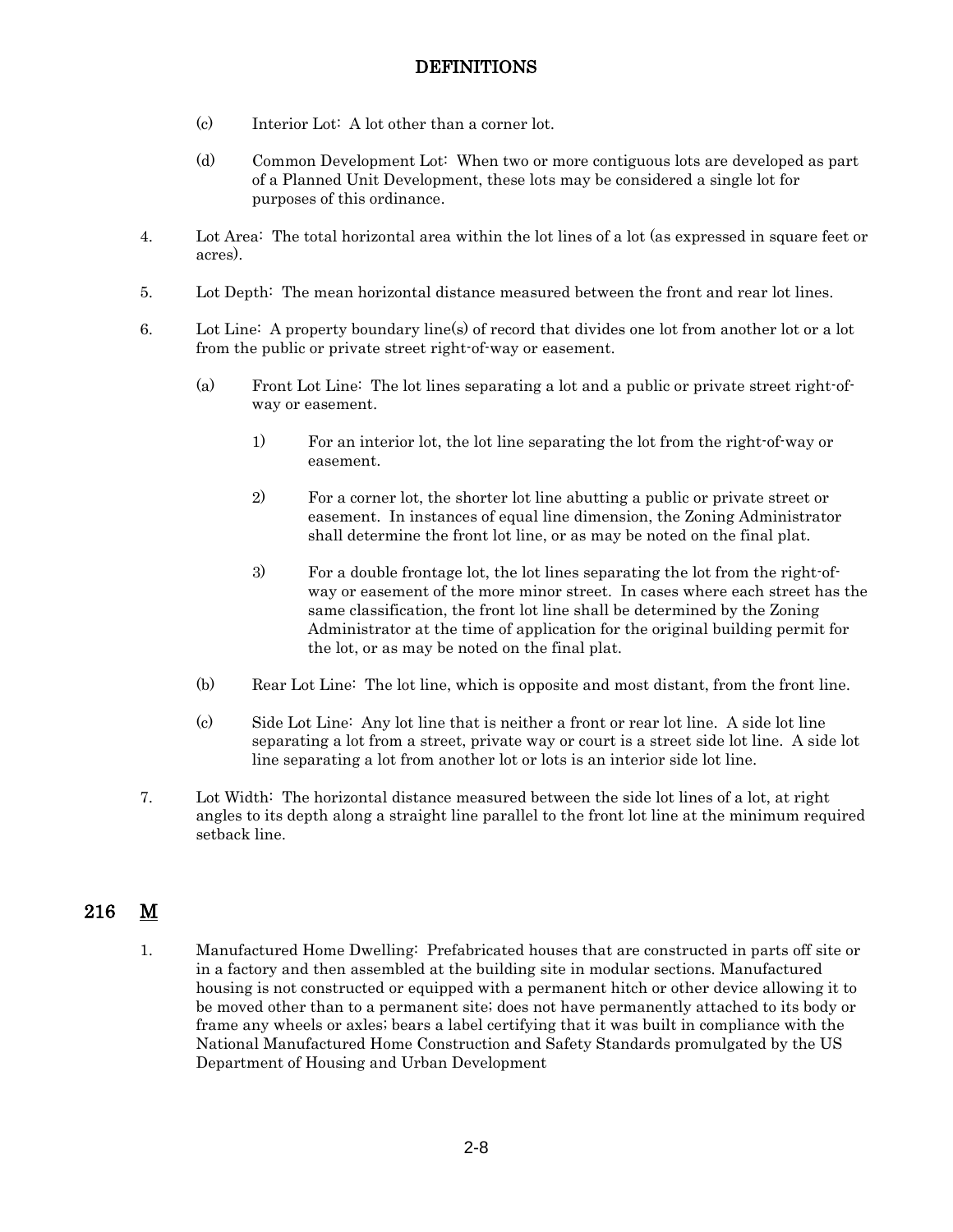- 2. Mixed Use Building: A building or structure that incorporates two or more use types within a single building or structure, provided that each use type is permitted within the individual Base Zoning District in which the building or structure is to be located.
- 3. Mixed Use Development: A single development, which incorporates complementary land use types.
- 4. Mobile Home: A building type designed to be transportable in one or more sections, constructed on a permanent chassis or undercarriage, and designed to be used as a dwelling unit or other use with or without a permanent foundation when connected to the required utilities, but not bearing a seal attesting to the approval and issuance of the Iowa Department of Health or conformance to the manufactured home procedural and enforcement regulations, as adopted by the US Department of Housing and Urban Development; or not otherwise satisfying the definition of Manufactured Home Dwellings.
- 5. Mobile Home Park: A unified development under single ownership, developed, planned, and improved for the placement of mobile home units for non-transient use. Mobile Home Parks include common areas and facilities for management, recreation, laundry, utility services, storage, storm shelter, and other services; but does not include mobile home sales lots on which unoccupied mobile homes are parked for the purposes of display, inspection, sale, or storage.
- 6. Mobile Home Subdivision: A development subdivided, planned, and improved for the placement of mobile home units on lots for uses by the individual owners of such lots. Mobile Home Subdivisions may include common areas and facilities for management, recreation, laundry, utility services, storage, storm shelter, and other services; but do not include mobile home sales lots on which unoccupied mobile homes are parked for the purpose of display, inspection, sale, or storage.
- 7. Modular Home: See manufactured home dwelling.
- 8. Multi-Generational Household: a family household consisting of three or more generations living under the same roof.

# 217 N

- 1. Nonconforming Development: A building, structure, or improvement which does not comply with the regulations for its Zoning district set forth by this Zoning Ordinance but which complied with applicable regulations at the time of construction.
- 2. Nonconforming Lot: A lot which was lawful prior to the adoption, revision, or amendment of this Zoning Ordinance but that fails by reason of such adoption, revision, or amendment to conform to the present requirements of the zoning ordinance.
- 3. Nonconforming Sign: A sign that was legally erected prior to the adoption, revision, or amendment of this Zoning Ordinance but that fails by reason of such adoption, revision, or amendment to conform to the present requirements of the zoning ordinance.
- 4. Nonconforming Structure: A structure which was lawful prior to the adoption, revision, or amendment of this Zoning Ordinance but that fails by reason of such adoption, revision, or amendment to conform to the present requirements of the zoning ordinance.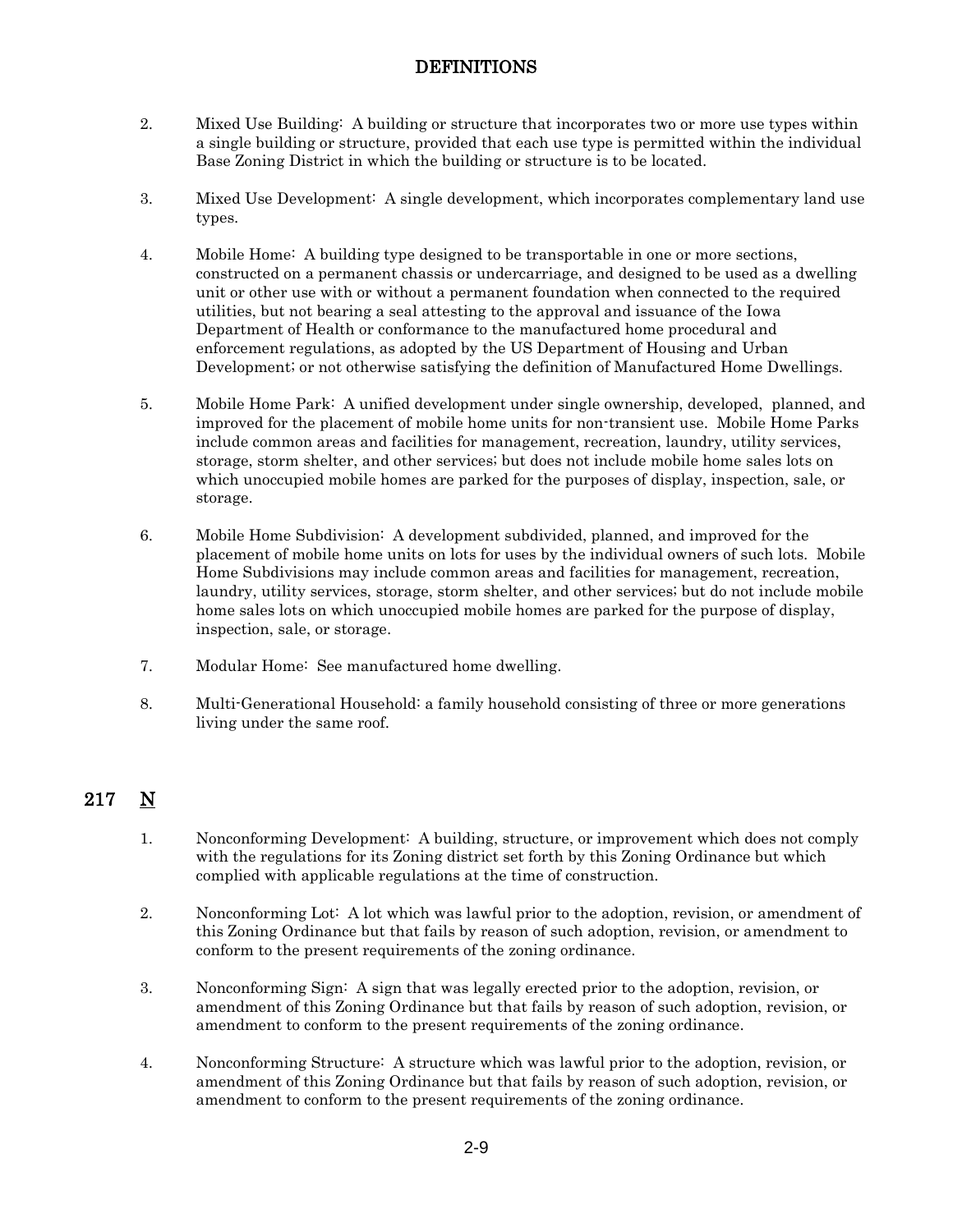- 5. Nonconforming Use: A land use which was lawful prior to the adoption, revision, or amendment of this Zoning Ordinance but that fails by reason of such adoption, revision, or amendment to conform to the present requirements of the zoning ordinance.
- 6. Nuisance: An unreasonable and continuous invasion of the use and enjoyment of a property right which a reasonable person would find annoying, unpleasant, obnoxious, or offensive.

## 218 O

- 1. Open Space: Land and water areas retained for use as active or passive recreation areas or for resource protection in an essentially undeveloped state. Open space does not include required yard areas.
- 2. Outdoor Storage: The storage of materials, parts, or products that are related to the primary use of a site for a period exceeding three days.
- 3. Overlay District: A district established by this Ordinance to prescribe special regulations to be applied to a site only in combination with a base district.
- 4. Owner: An individual, firm, association, syndicate, partnership, or corporation having sufficient proprietary interest to seek development of land.

# 219 P

- 1. Parking Facility: An area on a lot and/or within a building, including one or more parking spaces, along with provision for access circulation, maneuvering, and landscaping, meeting the requirements of this Zoning Ordinance. Parking facilities include parking lots, private garages, and parking structures. Vehicle storage is distinct from parking, and is regulated by provisions in Sections 307cc, 308, 309j, Table 4-2. Provisions of Article 9 also govern vehicle storage: Parking Regulations.
- 2. Parking, Remote: A supply of off-street parking at a location not on the site of a given development. (also considered "off –site parking")
- 3. Parking Spaces: An area on a lot and/or within a building, intended for the use of temporary parking of a personal vehicle and with a means of access to a public street. This term is used interchangeably with "parking stall".
- 4. Paved: Permanently surfaced with poured concrete, concrete pavers, or asphalt.
- 5. Permitted Use: A land use type allowed as a matter of right in a zoning district, subject only to special requirements of this Zoning Ordinance.
- 6. Planning and Zoning Commission: The Planning and Zoning Commission of the City of Storm Lake, as authorized pursuant to [Chapter 414 of the Code of Iowa.](http://coolice.legis.iowa.gov/Cool-ICE/default.asp?category=billinfo&service=IowaCode&ga=83&input=414)
- 7. Planned Unit Development: A development of land which is under unified control and is planned and developed as a whole in a single development operation or programmed series of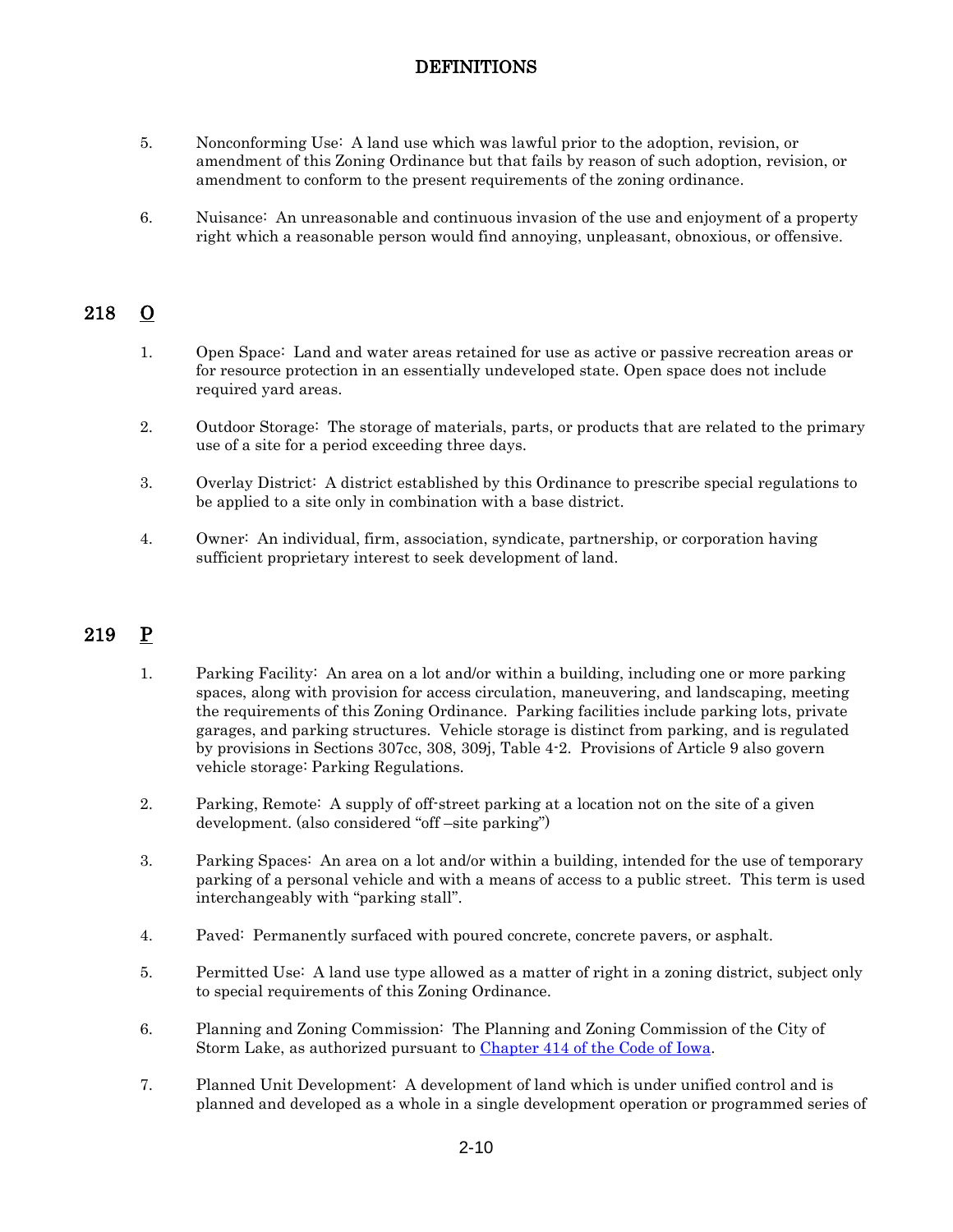development stages. The development may include streets, circulation ways, utilities, buildings, open spaces, and other site features and improvements.

- 8. Porch, Unenclosed: A roofed or unroofed open structure projecting from an exterior wall of a building and having no enclosed features more than forty two inches above its floor other than a roof with supporting structure.
- 9. Premises: A lot, parcel, tract or plot of land, contiguous and under common ownership or control, together with the buildings and structure thereon.
- 10. Private Garage: A building for the storage of motor vehicles where no repair service facilities are maintained and where no motor vehicles are kept for rental or sale.
- 11. Property Line: See "Lot Line."

## 220 Q

## 221 R

- 1. Recreational Vehicle: A vehicle towed or self-propelled on its own chassis or attached to the chassis of another vehicle and designed or used for temporary dwelling, recreational, or sporting purposes. Recreational vehicles include, but are not limited to, travel trailers; campers; motor coach homes; converted buses and trucks, boats, and boat trailers.
- 2. Regulation: A specific requirement set forth by this Zoning Ordinance, which must be followed.
- 3. Retention Basin: Similar to a detention basin, a retention basin is a natural or manmade depression that retains storm water runoff and does not outlet it to a surface water body. Retention basins temporarily store water until it has infiltrated into the ground or has evaporated.

## 222 S

- 1. Screening: The method by which a view of one site from another adjacent site is shielded, concealed, or hidden. Screening techniques include fences, walls, hedges, berms, or other features as may be permitted by the landscape provisions of this ordinance.
- 2. Setback: The required distance between every structure and the lot lines of the lot on which it is located.
- 3. Sign: A symbolic, visual device fixed upon a building, vehicle, structure, or parcel of land, which is intended to convey information about a product, business, activity, place, person, institution, candidate, or political idea.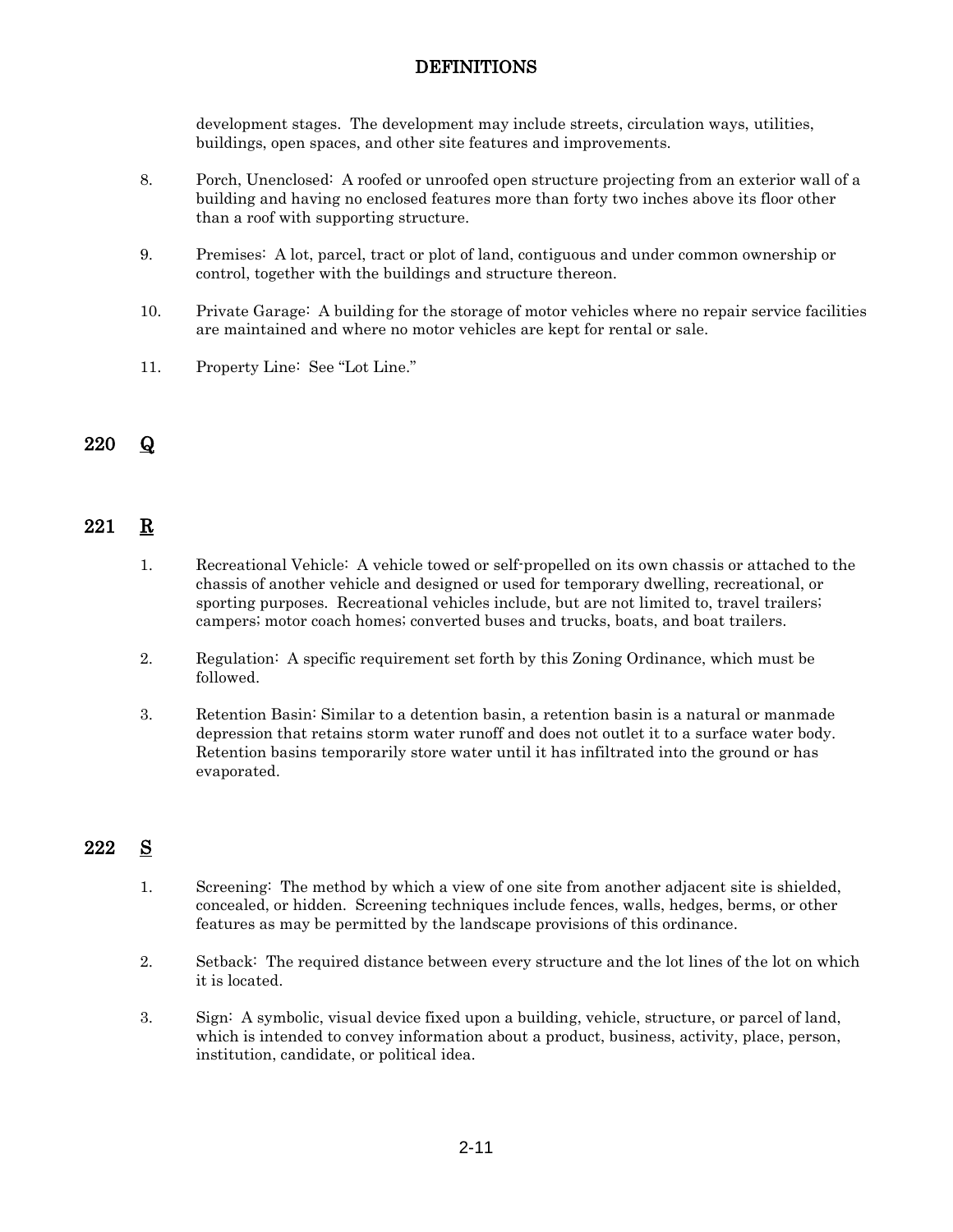- 4. Site: The parcel of land to be developed or built upon. A site may encompass a single lot; or a group of lots developed as a common development under the special and overlay districts provisions of this ordinance.
- 5. Site Plan: A plan, prepared to scale, showing accurately and with complete dimensioning, the boundaries of a site and the location of all buildings, structures, uses, and principal site development features proposed for a specific parcel of land.
- 6. State: The State of Iowa.
- 7. Story: The portion of a building included between the surface of any floor and the surface of the next floor above it; if there is no floor above it, the space between such floor and the next ceiling above it. A half story is a story under a sloped roof, the wall heights of which on at least two opposite, exterior walls are less than four feet.
- 8. Street: A right of way, dedicated to public use, which affords a primary means of access to the abutting property. This definition is intended to be inclusive of the term as defined in Iowa statute.
	- (a) Street, Arterial: A major thoroughfare primarily intended for through traffic that carries the largest volume of traffic with limited access to private property and high degree of connectivity to the regional highway system.
	- (b) Street, Collector: A street that collects traffic from local streets and disperses traffic between larger arterial highways and smaller streets and provides for access to private properties, particularly in commercial corridors or districts.
	- (c) Street, Intersecting and Principal: In regard to a site, the principal street shall be the street to which the majority of lots on a block face are oriented; the intersecting street shall be a street other than a principal street.
	- (d) Street, Local: A street, which is used primarily for access to the abutting properties and distribution of traffic from neighborhoods to collector and arterial streets.
	- (e) Street, Major: Arterial or collector
	- (f) Street, Minor: Local Streets. In some cases "minor" street may be referencing determining a street that carries less traffic or serves a lessor function in the street system when comparing one or more streets (for example when determining lot frontage on double frontage lots)
- 9. Structure: Any object constructed or built, the use of which requires location on the ground or attachment to something located on the ground.

## 223 T

- 1. Townhouse: A dwelling unit having a common wall with or abutting one or more adjacent dwelling units in a townhouse structure, with its own front and rear access to the outside, and neither above nor below any other dwelling unit. (also called a townhome or rowhouse)
- 2. Townhouse Structure: A building formed by at least two and not more than twelve contiguous townhouses with common or abutting walls.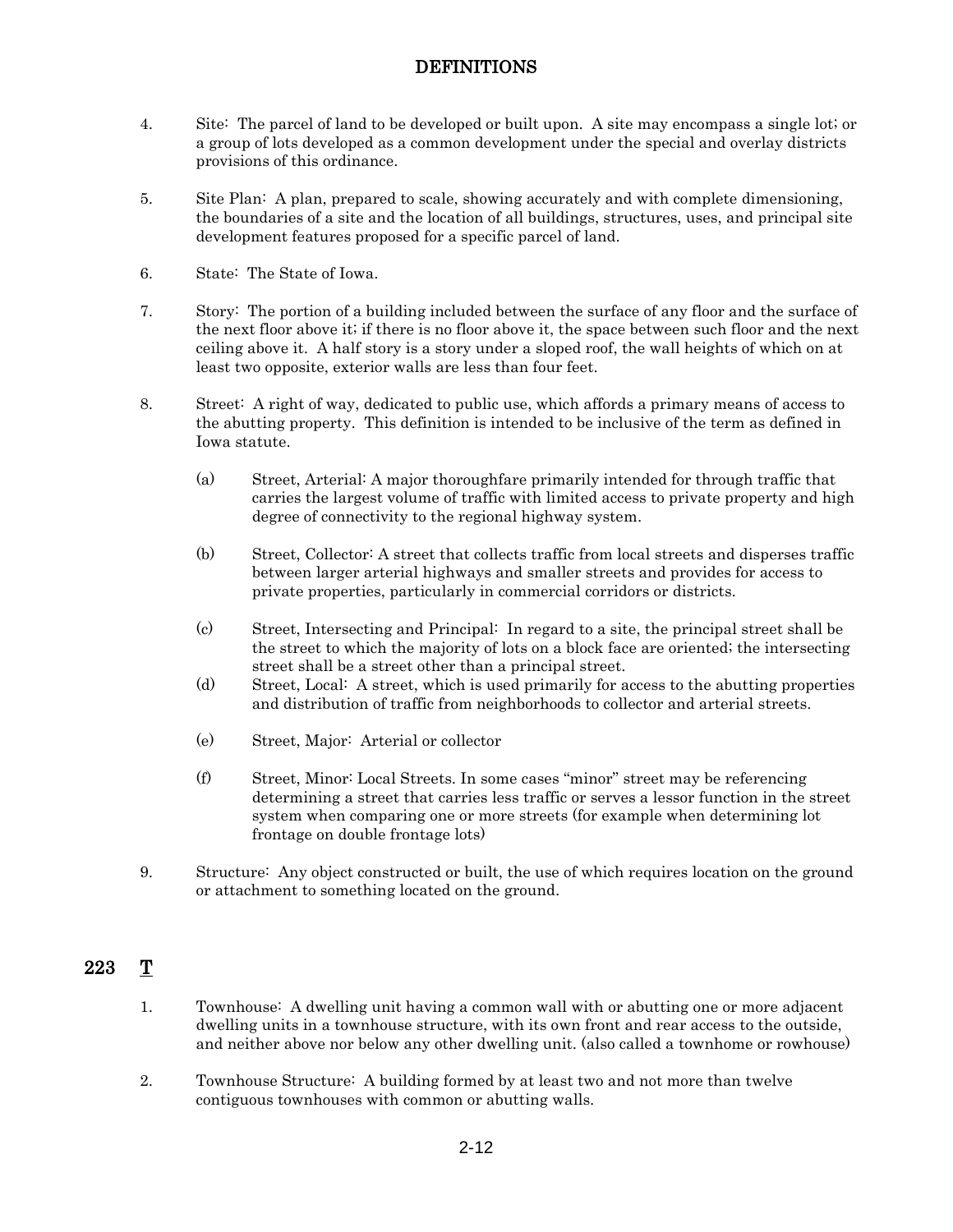## 224 U

- 1. Use: The conduct of an activity, or the performance of a function or operation, on a site or in a building or facility.
- 2. Utilities: Installations, either above or below ground, necessary for the production, generation, transmission, delivery, collection, treatments, or storage of water, solid or fluid wastes, storm water, energy media, gas, electronic or electromagnetic signals, or other services which are precedent to development and use of land.

## 225 V

1. Variance: Permission to depart from the zoning code when, because of special circumstances applicable to the property, strict application of the provisions of this development code deprives such property of privileges enjoyed by other property in the vicinity that is under identical zoning.

## 226 W

1. Wind Energy Conservation System (WECS): any structure or device designed to convert wind into energy for use on site or to be put back into the grid. WECS may include a standalone structure or a structure affixed to a permanent building, sign, light pole or other secure structure.

## 227 X

## 228 Y

- 1. Yard; Required: That portion of a lot that lies between a lot line and the corresponding building setback line or the required landscape area. This area shall be unoccupied and unobstructed from the ground upward except as may be specifically provided for or required by this ordinance.
	- (a) Front Yard: The space extending the full width of a lot, lying between the front lot line and the front setback line. For a corner lot, the front yard shall ordinarily be defined as that yard along a street, which meets one of the following two criteria:
		- 1) the yard along the block face to which a greater number of structures are oriented; or
		- 2) the yard along a street that has the smaller horizontal dimension.